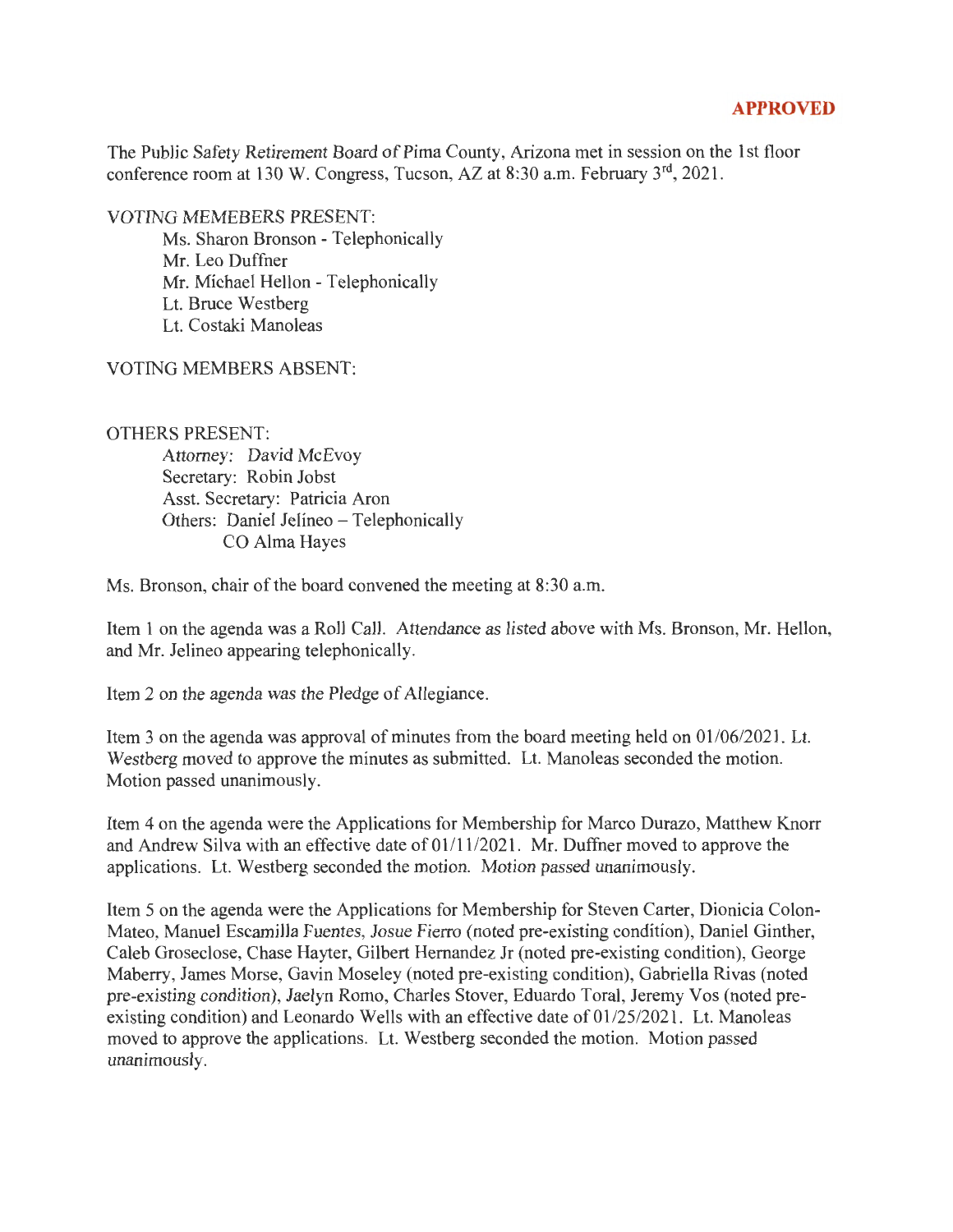Item 6 on the agenda were the Applications for Deferred Retirement Option Plan for those listed below with an effective date of 02/01/2021.

- a. Cody Bierman with 20.162 years of credited service
- b. Augustine Gonzalez with 25.399 years of credited service
- c. Jason Habkirk with 20.123 years of credited service
- d. Christopher Hogan with 22.442 years of credited service
- e. Francis Rovi with 28.323 years of credited service
- f. George Verdugo with 20.430 years of credited service.

Mr. Duffner moved to approve the applications. Lt. Westberg seconded the motion. Motion passed unanimously.

Item 7 on the agenda were the Applications for Termination from DROP and Retirement for Jeffrey Bonds, Ramon Lopez and Byron Trappman all effective 02/01/21. Lt. Manoleas moved to approve the applications, seconded by Lt. Wesberg. Motion passed unanimously.

Item 8 on the agenda was the Application for Normal Retirement for Jeffrey Donovan with 20.025 years of credited service effective 02/01/21. Mr. Duffner moved to approve the application. Lt. Westberg seconded the motion. Motion passed unanimously.

Item 9 on the agenda were the Applications for Separation Refund for Katrina Jones and Ray Mederos. Lt. Westberg moved to approve the applications, seconded by Lt. Manoleas. Motion passed unanimously.

Item 10 on the agenda were the Applications to Transfer or Redeem Service Credits Between Arizona Retirement Plans for Rogelio Moreno and Tory Schwartz. Mr. Duffner moved to approve the applications. Lt. Westberg seconded the motion. Motion passed unanimously.

Item 11 on the agenda was the Termination of Retiree Benefits for Bobbie Creech effective 12/31/2020. As read into the record.

Item 12 on the agenda was the Application for Survivor Benefits for Janice Creech surviving spouse of Bobbie Creech effective 01/01/2021. Lt. Westberg moved to approve the application, seconded by Lt. Manoleas. Motion passed unanimously.

Item 13 on the agenda was the discussion and possible action regarding the return to work of Mr. Richard Kastigar. Mr. Kastigar retired as a Bureau Chief from the Sheriff's Department with an effective 06/01/2013. Mr. Kastigar was rehired by the Sheriff's Department on 01/01/2021 as Chief Deputy Sheriff. There followed a discussion by the Board to determine if the guidelines were met concerning his return to work. His retirement date was 06/01/2013 and rehire date was 01/01/2021 meeting the 60 day period. Mr. McEvoy advised that statute defined same position not limited to the title but substantially similar duties and similar authority preformed. Mr. Hellon and Mr. Duffner agreed that Bureau Chief and Chief Deputy Sheriff are different positions. Mr. Duffner stated the Chief Deputy advised the Sheriff and the Bureau Chief oversees personnel. Ms. Bronson questioned if both positions advise the Sheriff and if the Lieutenants would offer guidance. Lt. Manoleas mentioned that Mr. Kastigar has been with the department off and on for 26 years. Lt. Westberg discussed the political nature of the Sheriff. Chief Deputy